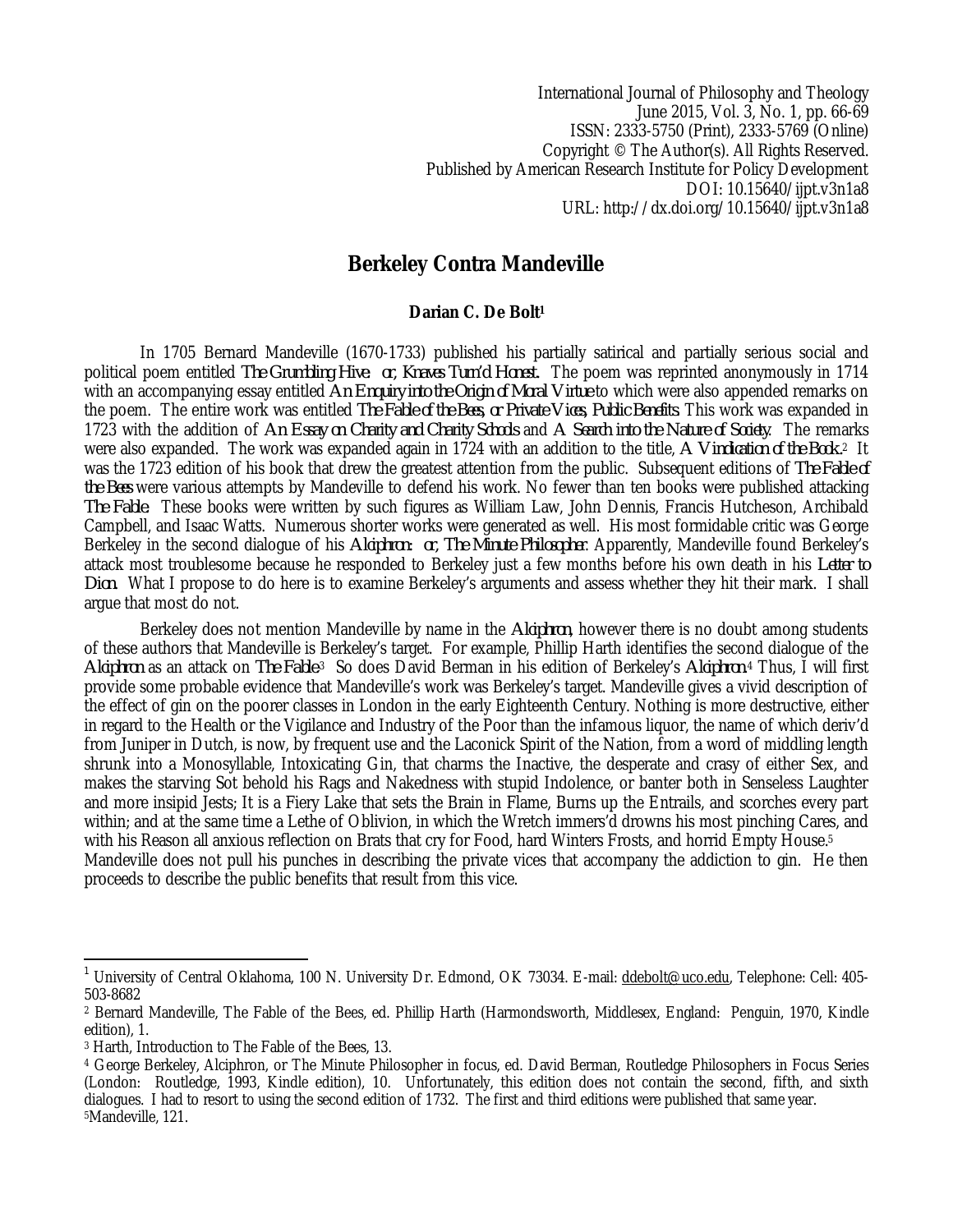The short-sighted Vulgar in the Chain of Causes seldom can see further than one Link; but those who can enlarge their View, and will give themselves the Leisure of gazing on the Prospect of concatenated Events, may, in a hundred Places see *Good* spring up, pullulate from *Evil*, as naturally as Chickens do from Eggs. The Money that arises from the Duties upon Malt, is a considerable Part of the National Revenue, and should no Spirits be distill'd from it, the *Publick* Treasure would prodigiously suffer on that Head. But, if we would set in a true Light the many Advantages, and large Catalogue of solid Blessings that accrue from, and are owing to the Evil I treat of, we are to consider the Rents that are received, the Ground that is till'd, the Tools that are made, the Cattle that are employ'd, and above all, the Multitude of Poor that are maintain'd, by the Variety of Labour, required in Husbandry, in Malting, in Carriage and Distillation, before we can have that Product of Malt, which we call *Low Wines*, and is but the Beginning from which the various Spirits are afterwards to be made.<sup>6</sup> Note that Mandeville claims that there is a causal chain that links the private vice of gin intoxication to the public benefits of jobs, the enrichment of the public treasury, and so on. The second dialogue in Berkeley's Alciphron involves four main interlocutors: Euphranor, Crito, Alciphron, and Lysicles. Euphranor and Crito represent the positions of Berkeley and of Christianity. Alciphron supports the positions of Lord Shaftesbury and Anthony Collins. Finally, Lysicles represents Mandeville.<sup>7</sup> If Lysicles does represent the positions taken by Mandeville, then his portions of the second dialogue should reflect that. Very early in the second dialogue, Lysicles presents the following argument. Men of narrow Capacities and short Sight, being able to see no further than one Link in a Chain of Consequences, are shocked at small Evils which attend upon Vice. But those who can enlarge their View, and look thro' a long Series of Events, may behold Happiness resulting from Vice, and Good springing out of Evil, in a thousand Instances. To prove my Point, I shall not trouble you with Authorities, or far-fetch'd Arguments, but bring you to plain Matter of Fact. Do but take a view of each particular Vice, and trace it through its Effects and Consequences, and then you will clearly perceive the Advantage it brings to the Public.

Drunkenness, for Instance, is by your sober Moralists thought a pernicious Vice; but it is for Want of considering the good Effects that flow from it. For, in the first place, it increases the Malt Tax, a principal Branch of his Majesty's Revenue, and thereby promotes the Safety, Strength, and Glory of the Nation. Secondly, it employs a great Number of Hands, the Brewer, the Malster, the Ploughman, the Dealer in Hops, the Smith, the Carpenter, the Brasier, the Joiner, with all other Artificers necessary to supply those enumerated, with their respective Instruments and Utensils. All which Advantages are procured from Drunkenness, in the vulgar Way, by strong Beer. <sup>8</sup> In *Alciphron*, Berkeley goes on at some length to discuss not only the vice of drunkenness but other vices as well including gambling, prostitution, and so on just as Mandeville had covered them in *The Fable of the Bees.* Even these relatively short passages from both works should convince the reader that Mandeville was unquestionably Berkeley's target. The similarities in vocabulary, structure, and style are too close to be accidental. So, what are Berkeley's arguments against Mandeville's position? We shall see that he marshals a variety of arguments in response to Mandeville. The first objection to Lysicles position is placed by Berkeley in the mouth of Euphranor. Euphranor observes, "I shou'd wonder if Men were not shocked at Notions of such a surprising Nature, so contrary to all Laws, Education, and Religion."<sup>9</sup> Thus, Euphranor appeals to the emotive response to Lysicles teaching. Lysicles responds that the shock is avoided by the use of euphemisms for the various vices. Lysicles explains,

Thus in our Dialect a vicious Man is a Man of Pleasure: A Sharper is one that plays the whole Game: A Lady is said to have an Affair: A Gentleman to be Gallant: A Rogue in Business to be one that knows the World. By this means we have no such things as Sots, Debauchees, Whores, Rogues, or the like in the *beau monde*, who may enjoy their Vices without incurring disagreeable Appellations.<sup>10</sup> Euphranor responds a bit facetiously with, "Vice then is, it seems, a fine Thing with an ugly Name."<sup>11</sup>

<sup>11</sup> Ibid.

 $\overline{a}$ 

<sup>6</sup> Mandeville, 123.

<sup>7</sup> Berman, Introduction to Alciphron, 10.

<sup>&</sup>lt;sup>8</sup> George Berkeley, Alciphron: Or, the Minute Philosopher. In Seven Dialogues. Containing an Apology for the Christian Religion, Against Those Who Are Called Free-Thinkers, vol. 1, 2nd ed. (London: Printed for J. Tonson in the Strand, 1732), 69- 70.

<sup>9</sup>Berkeley, 75.

 $10$  Ibid.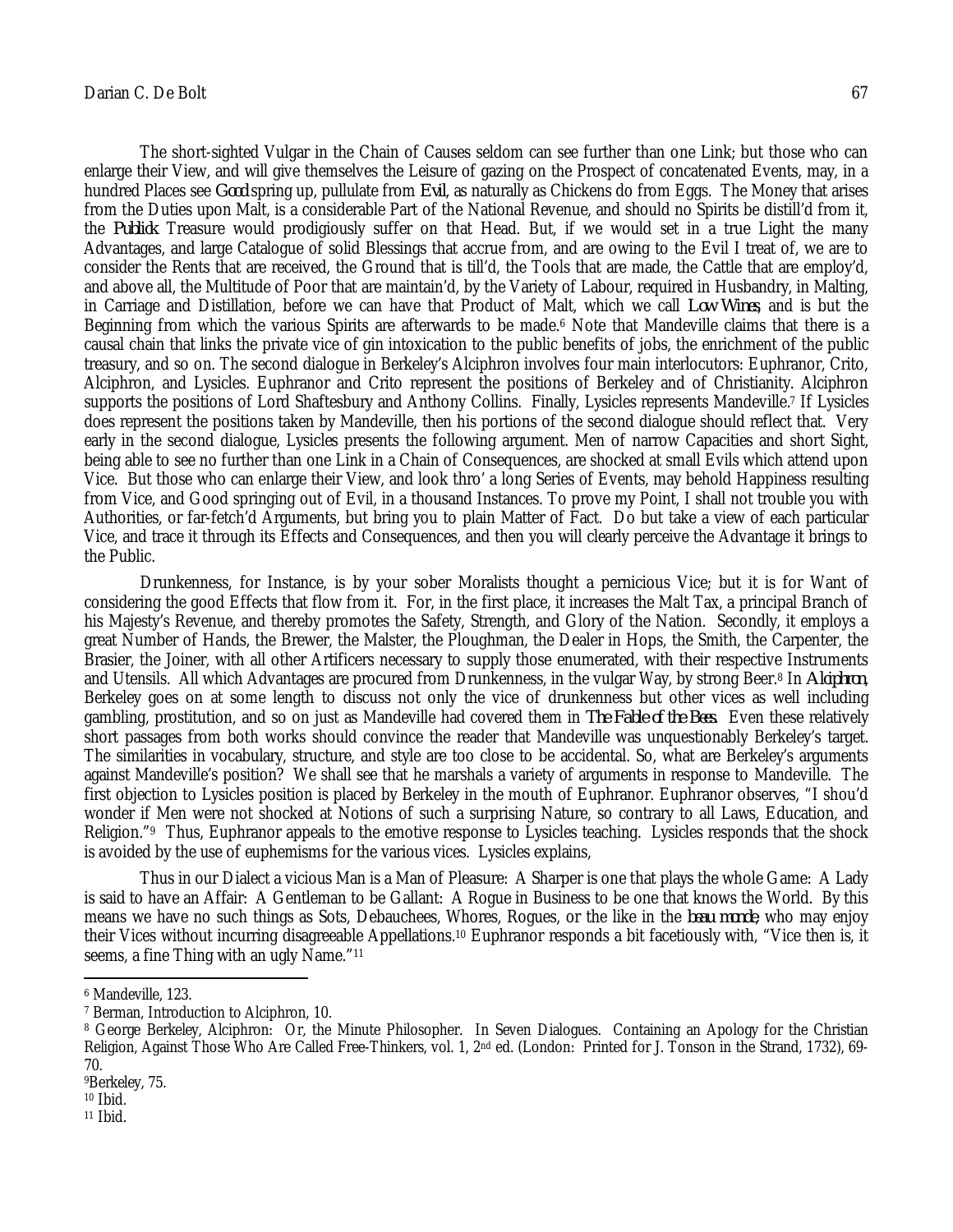Lysicles disingenuously agrees. Before we examine some of Berkeley's more philosophical objections to Mandeville's thesis, we should look more closely at the manner in which he characterizes Lysicles, and thus Mandeville's, position.

Berkeley has Lysicles paint a picture of himself and his school of Minute Philosophers as thoroughgoing hedonists. Lysicles asserts, I love to speak frankly what I think. Know then, that Private Interest is the first and principal Consideration with Philosophers of our Sect. Now of all Interests, Pleasure is that which hath the strongest Charms, and no Pleasures like those which are heightened and enlivened by Licence. …Happiness is the End to which created Beings naturally tend, but we find that all Animals, whether Men or Brutes, do naturally and principally pursue real Pleasure of Sense; which is therefore to be thought their supreme Good, their true End and Happiness.<sup>12</sup> Not only does Berkeley represent Lysicles as a hedonist, but also as person who advocates that other persons lead just such a life. For example, the Good Bishop has Lysicles continue, It is for this Men live; and whoever understands Life must allow that Man to enjoy the Top and Flower of it, who hath a quick Sense of Pleasure, and withal Spirit, Skill, and Fortune, sufficient to gratify every Appetite and every Taste. Niggards and Fools will envy or traduce such a one, because they cannot equal him. Hence, all that sober Trifling, in disparagement of what every one would be master of if he could, a full Freedom and unlimited Scope of Pleasure.<sup>13</sup>

Euphranor attempts to pin down Lysicles by asking, "Let me see whether I understand you. Pleasure of Sense, you say, is the chief Pleasure."14 Lysicles responds, "I do."<sup>15</sup> Berkeley has Lysicles clearly set out his position in the following speech. A speech in which there is no mistake about what Lysicles advocates. We make Men relish the World, attentive to their Interests, lively and luxurious in their Pleasures, without Fear or Restraint either from God or Man. We despise those preaching Writers, who used to disturb or cramp the Pleasures and Amusements of Humane Life. We hold, that a wise Man who meddles with Business, doth it altogether for his Interest, and refers his Interest to his Pleasure. With us it is a Maxim, That a Man should seize the Moments as they fly. Without Love, and Wine, and Play, and Late Hours, we hold Life not to be worth living. I grant, indeed, that there is something gross and ill-bred in the Vices of mean Men, which the genteel Philosopher abhors.<sup>16</sup> Crito responds to this nice speech with the following comment, "But to cheat, whore, betray, get drunk, and do all these things decently, this is true Wisdom and Elegance of Taste."17 Lysicles does not protest this characterization of his doctrine and does, by his silence, affirm this characterization of his teaching.

Berkeley has Crito sum up the alleged position of Lysicles and othe minute philosophers towards the end of the Second Dialogue. Lysicles' discourse runs as follows. The Point at present is the Usefulness of your principles: And to decide this Point we need only take a short View of them fairly proposed and laid together: That there is no God or Providence: That Man is as the Beasts that perish: That his Happiness as theirs consists in obeying Animal Instincts, Appetites, and Passions: That all Stings of Conscience and Sense of Guilt are Prejudices and Errors of Education: That Religion is a State Trick: That Vice is beneficial to the Public: That the Soul of Man is corporeal and dissolveth like a Flame or Vapour: That Man is a Machine actuated according to the Laws of Motion: That consequently he is no Agent or Subject of Guilt: That a wise Man will make his own particular individual Interest in this present Life, the Rule and Measure of all his Actions: These, and such Opinions, are, it seems, the Tenets of a Minute Philosopher, who is himself according to his own Principles an Organ play'd on by sensible Objects, a Ball bandied about by Appetites, and Passions: So futile is he as to be able to maintain all this by artful Reasonings: So sharp-sighted and penetrating to the very Bottom of Things as to find out, that the most interested occult Cunning is the only true Wisdom. To compleat his Character, this curious Piece of Clock-Work, having no Principle of Action within it self, and denying that it hath or can have any one free Thought or Motion, sets up for the Patron of Liberty, and earnestly contends for *Free-thinking*.<sup>18</sup> Clearly, Berkeley thought that the position of free thinkers was selfcontradictory and incoherent. The free thinker contends that man is both determined and yet champions freedom. Berkeley puts much weight in opposition to Mandeville on the supposed fact that humans are for higher things than sensuous pleasure. Much of how Berkeley argues is based on Aristotle in the *Nicomachean Ethics*.

- <sup>14</sup> Ibid., 101.
- $15$  Ibid.

 $\overline{a}$ 

- <sup>16</sup> Ibid., 102.
- <sup>17</sup> Ibid., 102-103.
- <sup>18</sup> Ibid., 144-45.

<sup>12</sup> Ibid., 99-100.

<sup>13</sup> Ibid., 100-101.